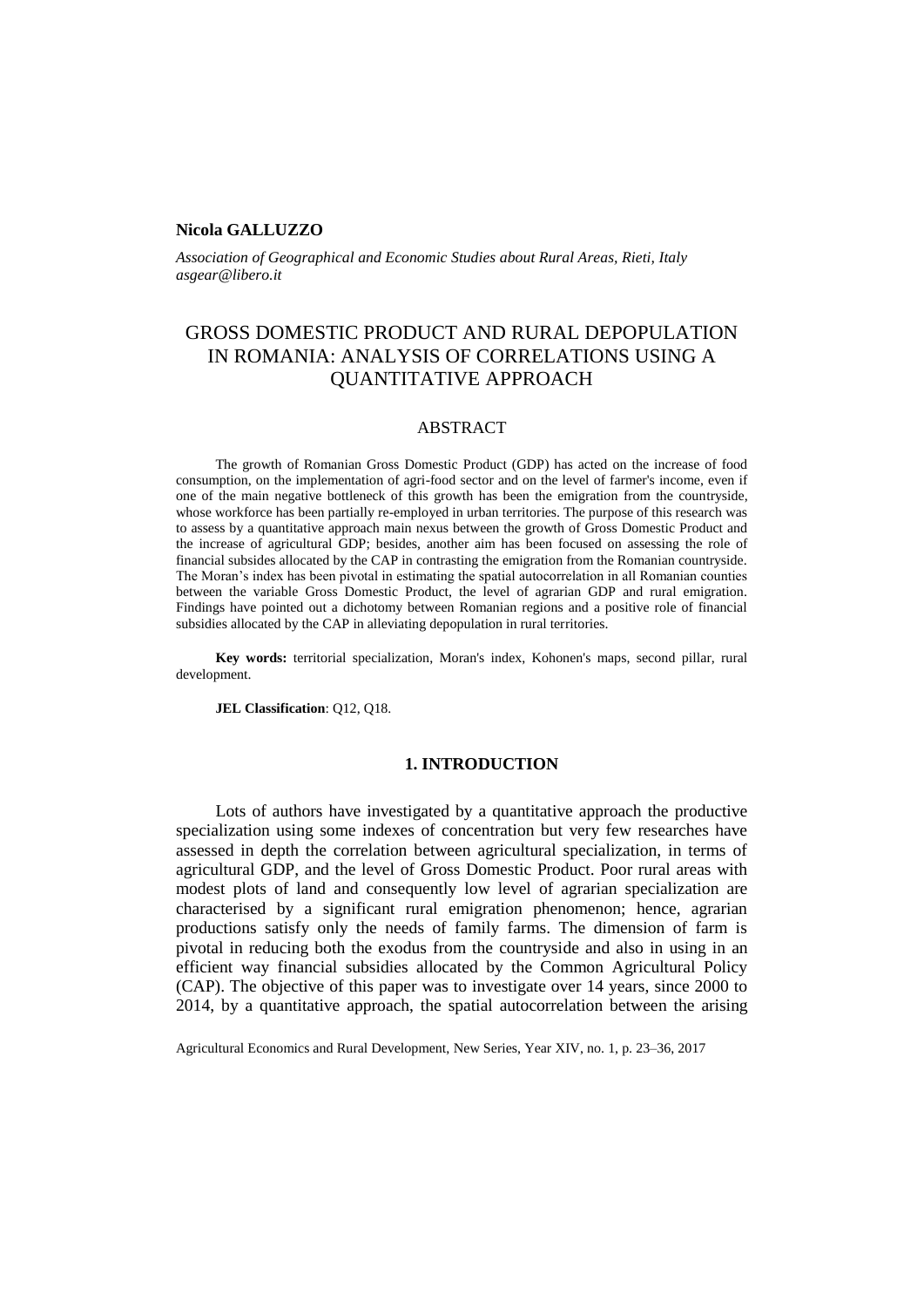levels of GDP in every Romanian counties, the growth of agricultural productions, in terms of agrarian GDP, and the rural emigration, focusing the analysis on the impact of financial subsidies allocated by the second pillar of the CAP in reducing rural exodus.

### **2. LITERATURE REVIEW**

In many European countries, which are new members of the European Union since 2004 and 2007, aftermath Berlin's wall fall there has been a significant transition from a centralized and planned agrarian productivist model of economy to a post communist one, which has implied some positive impacts to small scale farms influencing also decision processes of policy makers in order to face with this socio-economic transition and transformation (Kostov and Lingard, 2002). In the same time the European Union, as a consequence of international agreements in the framework of the Uruguay Round in the bosom of the General Agreement Tariffs and Trade (GATT), has changed its own paradigm of ag-commodities production and its own domestic subsidy scheme stimulating a post productivist model in the European countryside based on farm diversification activities, multifunctionality and an endogenous and shared rural development (Van der Ploeg and Van Dijk, 1995; Ilbery, 1998; Van der Ploeg et al., 2000; Van Der Ploeg and Renting, 2000; Van der Ploeg and Roep, 2003). As a consequence of this transition, farmer is singled out as the main dweller in the process of rural development able to contrast the rural socio-economic marginalization and emigration from the countryside.

The transition in a newly economic model of production was particularly demanding and ruinous in some disadvantaged rural territories, far away from the traditional urbanized areas, due to modest plots of land and to a poor level of investments in innovation both in terms of agrarian capital and assets and also as new technologies (Jordan, 2009). This author has argued as in declining rural areas of Romania there has been an increase of rural out emigration towards rich urban territories as a consequence of a significant change in the agrarian productive model which is marked out by poor opportunities for farmers in implementing the level of efficiency and investments.

The main downside of the rural emigration has been an increase of disparities and dualism between central and peripheral areas expanding the core-periphery dichotomy due to different level of income and economic growth (Benedek, 2015) more modest, in terms of Gross Domestic Product and income, in the countryside than in urban areas. Depopulated Romanian rural areas have affected on the level of productive specialization fossilizing and worsening rural poverty which has been partially dealt with specific financial subsidies allocated by the second pillar of the Common Agricultural Policy aimed at stimulating the rural development in stayed behind rural areas (Galluzzo, 2015a; 2016).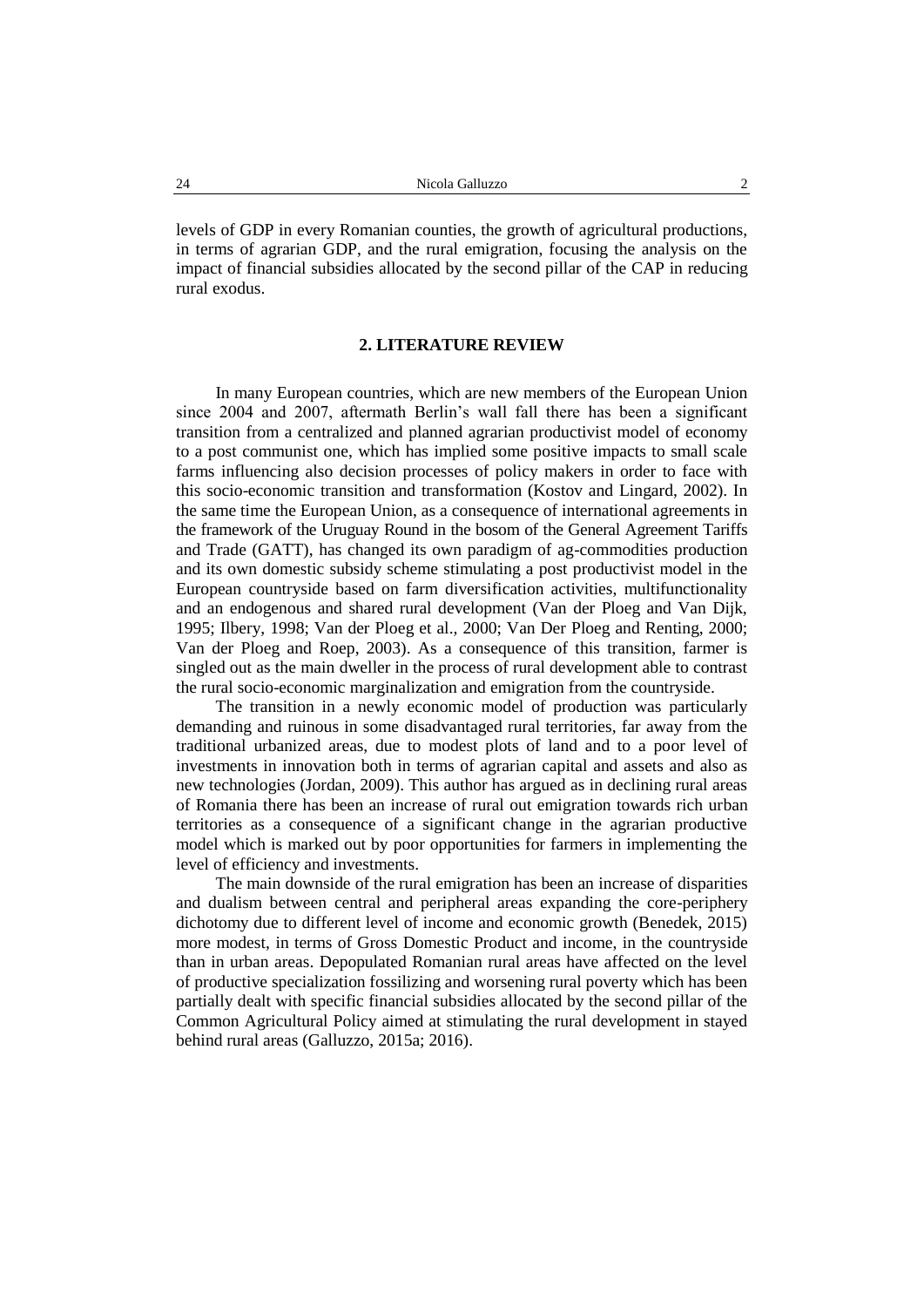In Romania small farms are classified as subsistence farms and semisubsistence farms with level of farm net income very poor and under the value of 1 European Size Unit (ESU) or rather 1,200 Euro. Subsistence and semi-subsistence farms are very important to protect the socio-economic rural fabric and they depict an important challange for the CAP which should compensate farmers for this ecosystem action and in order to alleviate the poorest demanding living conditions of these rural inhabitants (Hubbard et al., 2014; Davidova et al., 2009; Davidova, 2011; Petrovici and Gorton, 2005). Outcomes of these latter authors have corroborated the theoretical hypostasis according to which financial subsidies allocated by the Common Agricultural Policy are central in poor Romanian rural areas in halting partially the exodus from the countryside.

Romanian countryside is characterized by lots of small rural villages at risk of socio-economic marginalization consequence of out rural emigration which is also a negative prerogative typical of many European rural areas and in particular in new comers member states of the EU (Galluzzo, 2015a; 2014; 2013); in fact, more than 70% of Romanian farms has an agricultural area close to 1 hectare (Giurca, 2008). The main downside of small dimension in farms is correlated to an expansion of rural poverty with the consequence to foster the marginalization of Romanian rural space. Farms with small utilized agricultural areas, according to the latest data published by Eurostat, are predominately scattered in rural territories with small villages, poor in infrastructures at risks of rural depopulation and ageing of their local communities (Festuccia, 2013).

Assessing the allocation of financial subsides disbursed by the Common Agricultural Policy in the second and also in first pillar, some scholars have argued that direct and indirect payments and aids towards farmers have had a divergent impact on farm efficiency in several European countries (Zhu and Lansink, 2010). The Romanian National Rural Development Plan, both in the past seven year time 2007–2013 and also in the further period of time 2014–2020, was and it also is a good opportunity to reduce the out emigration from the countryside throughout an integrated economic development in rural territories which should necessary compensate, by the second pillar of the Common Agricultural Policy the role of farmers in protecting rural areas against socio-economic marginalization, acknowledging as well needs of rural inhabitants and an arising economic growth of Romanian people who live in rural spaces (Chiritescu, 2011).

In general, the aim of the European Union and national authorities is to implement the level of competitiveness of nations even if in Romania some socioeconomic disparities among counties and regions are so widespread and they tend to arise over the time with a modest positive impact of financial subsidies allocated by the European Union in improving the level of Gross Domestic Product in the countryside and the crop specialization in different agrarian Romanian areas (Chilian et al., 2014; Bouayad-Agha et al., 2013). Lots of authors have pointed out in several Romanian counties as a poor level of Gross Domestic Product correlates to the highest levels of out emigration from rural territories (Pauna et al., 2015).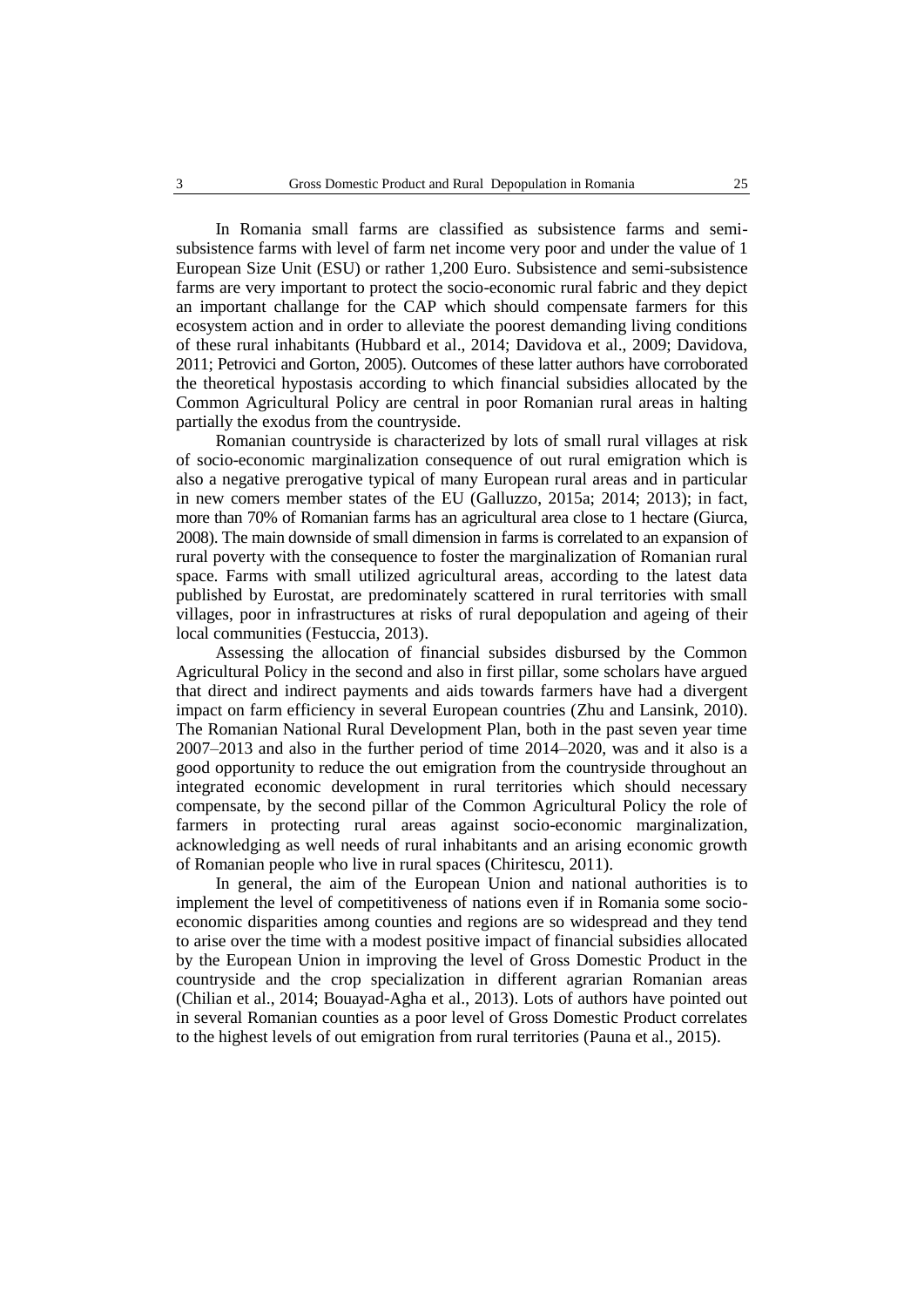Several Romanian scholars have investigated by a quantitative approach territorial imbalances, focusing mainly their attention on the variables Gross Domestic Product, innovation-competitiveness and unemployment, both assessing time series of data and also comparing Romania to other European countries using also the Moran's index (Mare and Pop, 2011; Pauna et al., 2015; Chilian et al., 2014; Lincaru et al., 2014). In general, the field of study of these above mentioned authors has been tailored in order to assess by the Moran's index the spatial autocorrelation on territorial statistical units of investigation such as NUTS 2 and NUTS 3.

## **3. MATERIAL AND METHOD**

In this research it has used two quantitative approaches in order to estimate the correlation among GDP, agrarian GDP and rural out emigration by the Moran's index (Moran, 1950); the further stage of this study has been focused in assessing main relationships among financial subsidies allocated by the second pillar of the CAP and rural depopulation by the Self Organizing Maps proposed by Kohonen in the 1980s (Kohonen, 2001).

The Moran's index is a quantitative methods aimed at assessing the spatial autocorrelation between two or more socio-economic variables (Moran, 1950). The main purpose of the spatial autocorrelation is to define a territorial cluster with similar values of assessed parameters (Anselin and Ray, 1991; Moran, 1950); hence, if values of parameters are spatially located they assume a positive value due to a direct and positive autocorrelation. By contrast, uneven values imply a spatial negative autocorrelation.

In mathematical term the index proposed by Moran in 1950 can be written as:

$$
I = \frac{N \sum_{i} \sum_{j} W_{i,j} (X_i - \overline{X})(X_j - \overline{X})}{\left(\sum_{i} \sum_{j} W_{i,j}\right) \sum_{i} (X_i - \overline{X})^2}
$$

*N* is the number of geographical areas  $X_i$  is the value of X variable in the i area  $X_j$  is the value of X variable in the j area  $W_{ij}$  is a weigh in connection to the distance between i-j areas

 $(X_i - X)$  and  $(X_j - X)$  are the standard deviation from the average value in investigated variables.

In general,  $W_{ii}$  is a matrix of weights like a binary matrix i,j where one uses weights inversely proportional to the spatial distance between the area i and the area j when i is different from j. According to Moran 1950,  $W_{ii}$  is an adjacent matrix if the i area is on the border to j area assuming a value close to 1 otherwise the value is 0 which presupposes the presence of a spatial pattern due to a random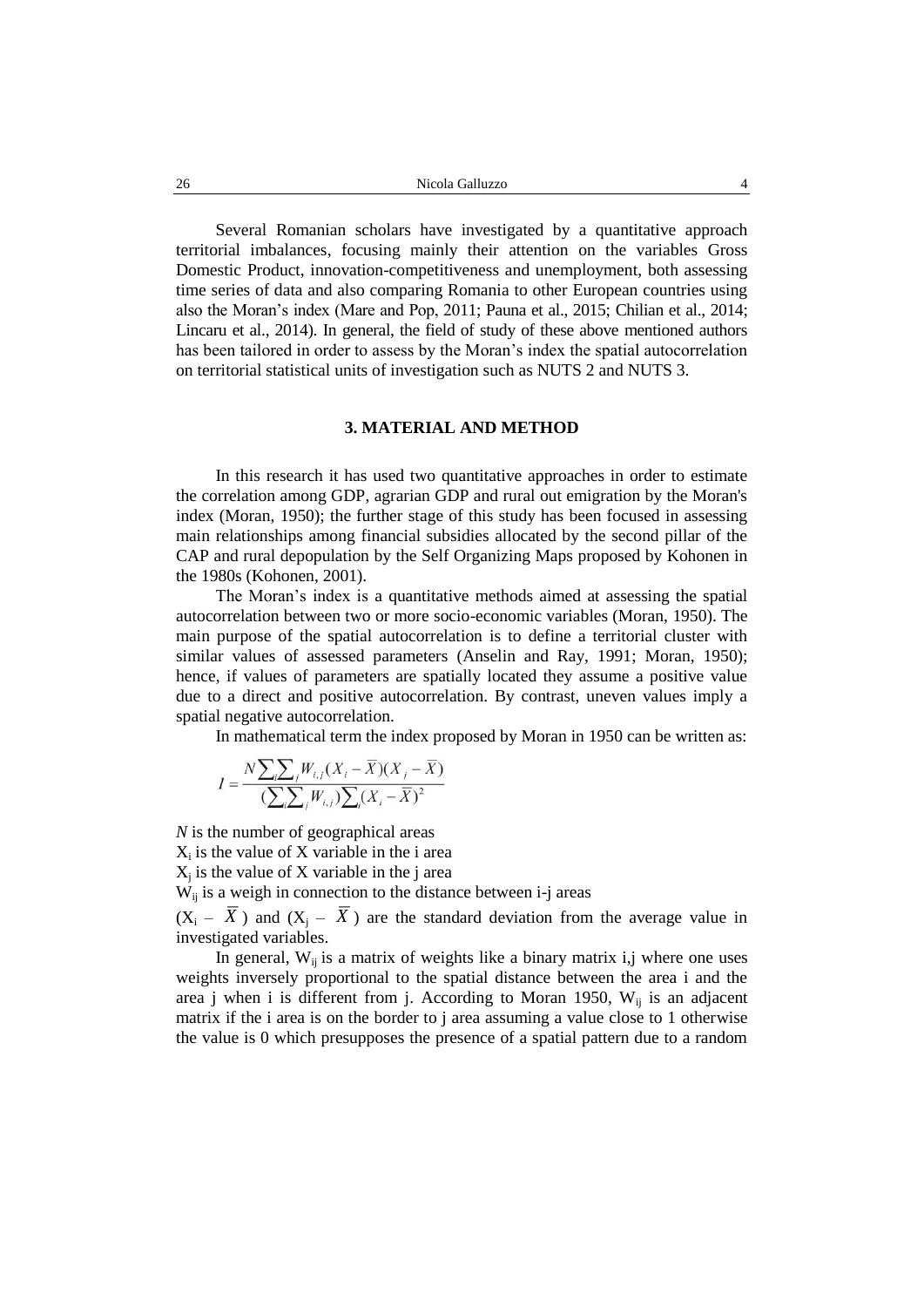effect. Usually the Moran's index has a nexus to the Moran's scatterplot which is a typology of chart which links the normalised variable  $x_i$  to the spatial lag of the analysed and normalized variable  $(Wx_i)$ . In this case the Moran's index is defined as an angular coefficient of two variables put in relation in the Moran's scatterplot which are able to point out the main linear relationships in some assessed variables (Moran, 1950; Anselin and Ray, 1991). If the angular coefficient is 0 dots in the chart are dispersed in all quadrants which implies no correlation between investigated variable; otherwise, when the value is not close to zero, it is possible found different typologies of correlations. Summing up, the index proposed by Moran assumes a value from  $-1$  to  $+1$ ; the value equal to  $+1$  implies a spatial clustering and a positive or negative spatial autocorrelation. In this paper all data have been assessed using the software GeoDa 1.8.14 in order to assess the Moran's index. The second stage of this paper has used the Self-Organizing Maps (SOMs) or Kohonen's maps with the purpose to assess if financial subsidies allocated by the second pillar of the CAP correlates to the variable rural depopulation in the Romanian countryside.

The SOM is based on a method of unsupervised learning in a space with a limited size provided that the topological properties of input space or stimulus that comes from the outside (Kohonen, 2001). The Self-Organizing Map is a neural network whose output neurons are arranged in grids based on a lower dimension (Haykin, 1999). Each input or stimulus is consequently connected to the others neurons part of the output that is a response of a stimulus. The weights assigned to the neurons are initialized either as random numbers or as small values sampled uniformly from a subspace crossed by the two wider eigenvectors main components hence, initial weights are a good approximation of the weights in the SOM (Kasky and Kohonen, 1996; Kohonen, 2001, Galluzzo, 2015b).

In our case study, using the free software Orange Canvas 2.7, the training model has used a competitive learning approach hence, its Euclidean distance has been assessed from all weight vectors (Kohonen, 2001). The neuron with a weight vector most similar to the input is called the Best Matching Unit (BMU) and the weights of the BMU and neurons close to it in the SOM hexagon are the closest to the input vector. The intensity of the approach process decreases over time and it is in function of the distance of neurons from the BMU. The formula used for updating the weights of a neuron Wv has been (Kohonen, 2001):

$$
Wv(t+1) = Wv(t) + \Theta(v, t) \alpha(t) (D(t) - Wv(t))
$$

where  $\alpha$  (t) is the monotonous descending learning coefficient D (t) is the input vector.

The function that defines the neighbourhood  $\Theta$  (v, t) depends on the distance in the hexagon between the BMU and the neuron v. The Kohonen's maps is a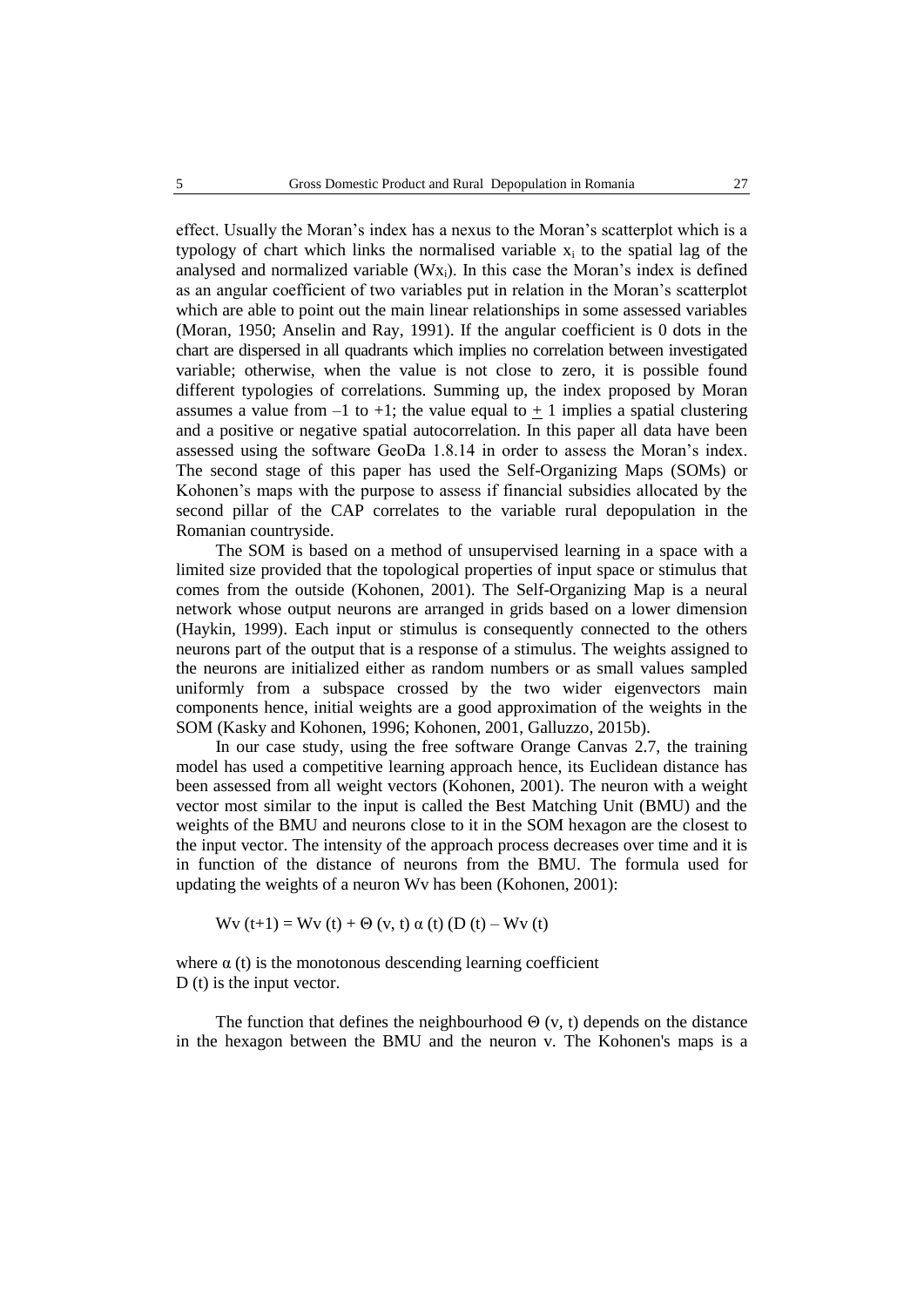network of relationships identified by a pattern shaped by two layers, connected to each other (Mehmood et al., 2011; Kohonen, 2001); one layer is made up by input and the other layer commonly called Kohonen's layer is constituted by the output (Kohonen, 2001). In the layer of output neurons there is a unique winner neuron close enough to the BMU, that is the winner neuron which takes all; hence, as a consequence of a system of interactions and lateral inhibitions and excitation, in function of the distance from the winner neuron, some neurons close to the winner are exited and other neurons far more from the winner neuron are inhibited generating a function similar to a Mexican hat (Kohonen, 2001).

### **4. RESULTS AND DISCUSSIONS**

The Municipality of Bucharest has pointed out the highest level of Gross Domestic Product in 2014 such as the counties pinpointed close to the capital of Romania (Figure 1). In some Romanian counties located nearby to the border of Moldova, as Botosani, Iasi and Vaslui, and near to the Bulgarian frontier, such as Calarasi, Giurgiu, Olt and Teleorman, where agriculture is one of predominate economic activity, characterised by modest farms in terms of utilized agricultural areas, the level of GDP in 2014 has been very scarce and, with the exception of Iasi, under the average equal to 11.300 million of Lei national currency.



*Source*: Calculations using data from the Romanian National Institute of Statistics

Figure 1. GDP in Romanian counties in current value year 2014

In general, comparing the variation of GDP in 2014 over the baseline year 2000 in the Ilfov county there has been the highest increase of Gross Domestic Product equal to twelve times than the level of GDP assessed in 2000 and 12 Romanian counties out of 42 GDP arose by 5 times compared to 2000 (Figure 2).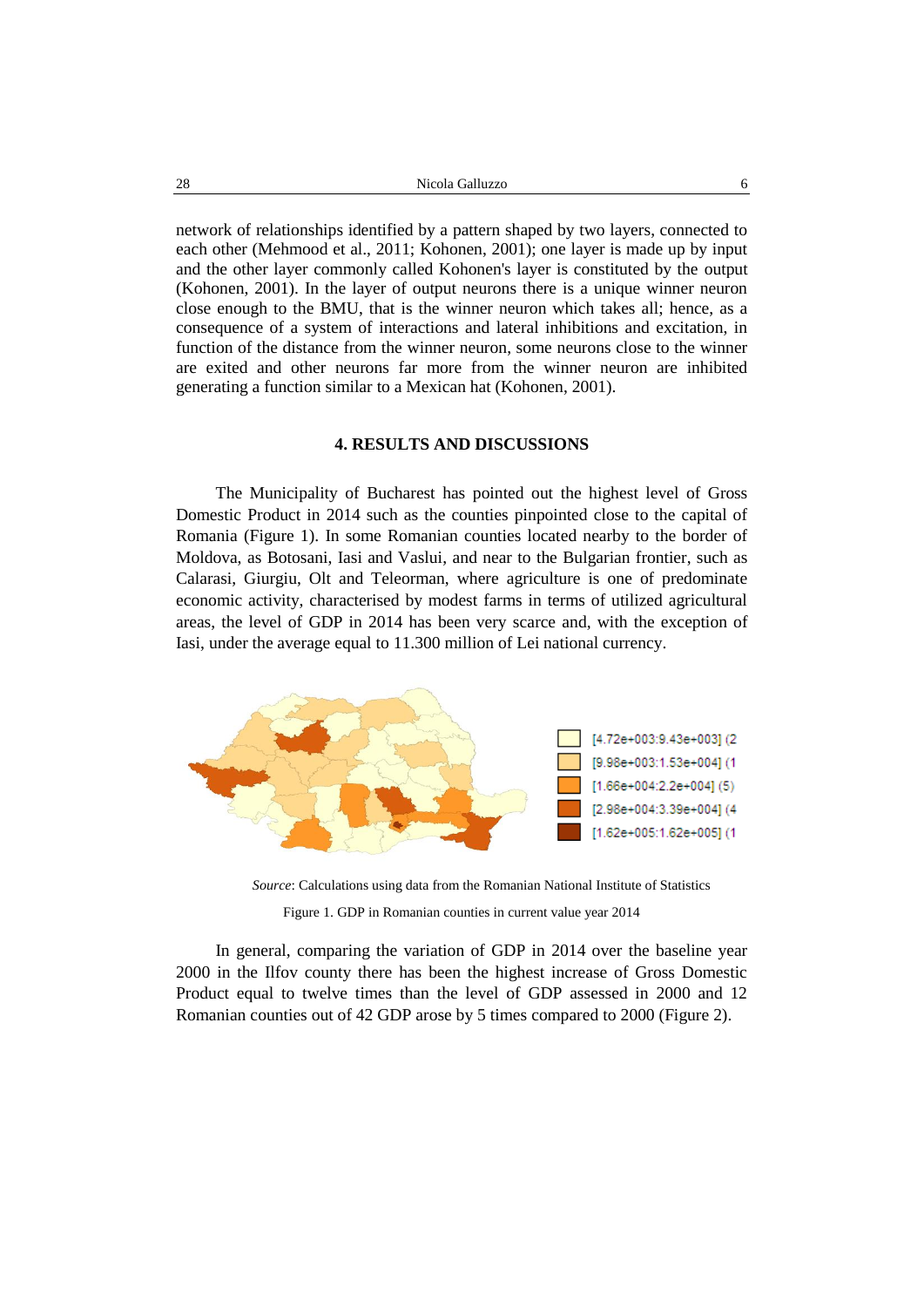

*Source*: Calculations using data from the Romanian National Institute of Statistics

Findings about the correlation between the GDP and agricultural areas, time series from 1990 to 2014, in all Romanian counties have pointed out the highest positive values in Buzau and Dolj (Table 1).

| County          | Correlation | County           | Correlation |
|-----------------|-------------|------------------|-------------|
| Bihor           | $0.195*$    | Galati           | 0,055       |
| Bistrita-Nasaud | $-0.390*$   | Tulcea           | $-0.114$    |
| Clui            | $-0.353*$   | Vrancea          | $0,429*$    |
| Maramures       | $0,246*$    | Arges            | $-0,107$    |
| Satu Mare       | 0,005       | Calarasi         | $0,210*$    |
| Salaj           | $-0,118$    | Dambovita        | $-0.134$    |
| Alba            | $-0,262*$   | Giurgiu          | $-0.625*$   |
| <b>Brasov</b>   | $0.320*$    | Ialomita         | 0,050       |
| Covasna         | $0.374*$    | Prahova          | 0,071       |
| Harghita        | $0.238*$    | Teleorman        | $0,204*$    |
| Mures           | $-0.367*$   | <b>Ilfov</b>     | $0.177*$    |
| Sibiu           | $0.358*$    | <b>Bucharest</b> | $-0.138$    |
| Bacau           | $-0.685*$   | Doli             | $0.451*$    |
| Botosani        | $0.357*$    | Gorj             | $-0.019$    |
| Iasi            | $0.372*$    | Mehedinti        | $-0.150*$   |
| Neamt           | $0,226*$    | Olt              | $-0.404*$   |
| Suceava         | $-0.467*$   | Valcea           | $-0.134$    |
| Vaslui          | $0,295*$    | Arad             | $0.151*$    |
| <b>Braila</b>   | $0.195*$    | Caras-Severin    | $0.177*$    |
| Buzau           | $0,731*$    | Hunedoara        | $0,406*$    |
| Constanta       | $-0,109$    | Timis            | $0.251*$    |

*Table 1*

Main correlations between emigration and agricultural area in Romanian counties

\* significance at 5%

*Source*: Author's calculations using data from the Romanian National Institute of Statistics

Figure 2. Variations of GDP year 2014 over the year 2000 in Romanian counties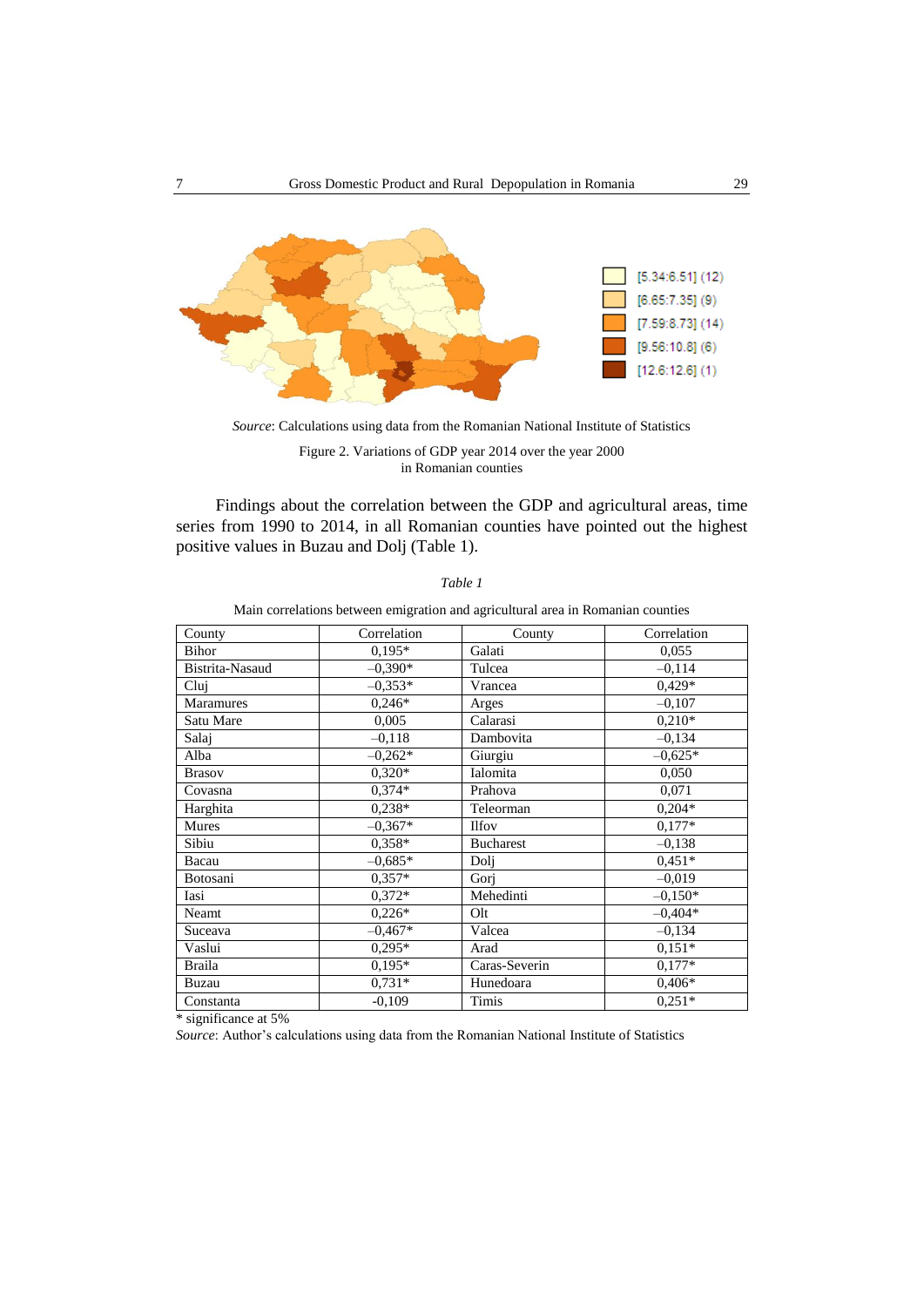Outcomes correlating permanent emigration to the level of Gross Domestic Product in current value in all Romanian counties since 1990 to 2014 have pointed out a direct correlation equal to 0.310 with a level of significance at 5% with the lowest value found out in Bihor county instead the highest has been pointed out in the county of Vaslui (Table 2). Summing up, findings have pointed out in 2014 an increase of GDP in current value and a percentage incidence of agricultural GDP on the national GDP close to 21% with the lowest values assessed in Cluj and Bucharest and the highest estimated in Calarasi and Ialomita counties.

| anı |
|-----|
|-----|

| Main correlations between permanent emigration and GDP current value in all Romanian counties |             |        |             |  |  |
|-----------------------------------------------------------------------------------------------|-------------|--------|-------------|--|--|
| County                                                                                        | Correlation | County | Correlation |  |  |

| County           | Correlation | County           | Correlation |
|------------------|-------------|------------------|-------------|
| Bihor            | $-0.773*$   | Galati           | $0.724*$    |
| Bistrita-Nasaud  | $0.551*$    | Tulcea           | $0.680*$    |
| Clui             | $-0.645*$   | Vrancea          | $-0.263*$   |
| <b>Maramures</b> | 0.168       | Arges            | $0.321*$    |
| Satu Mare        | $-0.580*$   | Calarasi         | $0.609*$    |
| Salaj            | $-0.571*$   | Dambovita        | $0.657*$    |
| Alba             | $0.391*$    | Giurgiu          | $0.590*$    |
| <b>Brasov</b>    | $-0.692*$   | Ialomita         | $0.448*$    |
| Covasna          | $-0.222$    | Prahova          | $0.311*$    |
| Harghita         | $-0.502*$   | Teleorman        | $0.628*$    |
| Mures            | $-0.676*$   | <b>Ilfov</b>     | $0.600*$    |
| Sibiu            | $-0.217$    | <b>Bucharest</b> | $0.467*$    |
| Bacau            | 0.247       | Doli             | 0.197       |
| Botosani         | $0.695*$    | Gorj             | $0.753*$    |
| Iasi             | $0.609*$    | Mehedinti        | $0.331*$    |
| Neamt            | $-0.126$    | Olt              | $0.701*$    |
| Suceava          | 0.203       | Valcea           | $-0.324*$   |
| Vaslui           | $0.766*$    | Arad             | 0.056       |
| <b>Braila</b>    | $0.640*$    | Caras-Severin    | 0.111       |
| Buzau            | $0.589*$    | Hunedoara        | $0.645*$    |
| Constanta        | $0.517*$    | Timis            | 0.116       |

\* significance at 5%

*Source*: Author's calculations using data from the Romanian National Institute of Statistics

Addressing the attention to the rural out emigration in Romania over the time of investigation (2000–2014), results have highlighted a consolidation of this downside which has involved predominantly Romanian counties marked out by the highest levels of incidence of agrarian GDP on the Gross Domestic Product (Figure 3). In particular, Romanian counties in the region of Maramures have shown the highest level of rural out emigration corroborating the financial and political efforts of the European Union in lessening and in contrasting rural exodus from the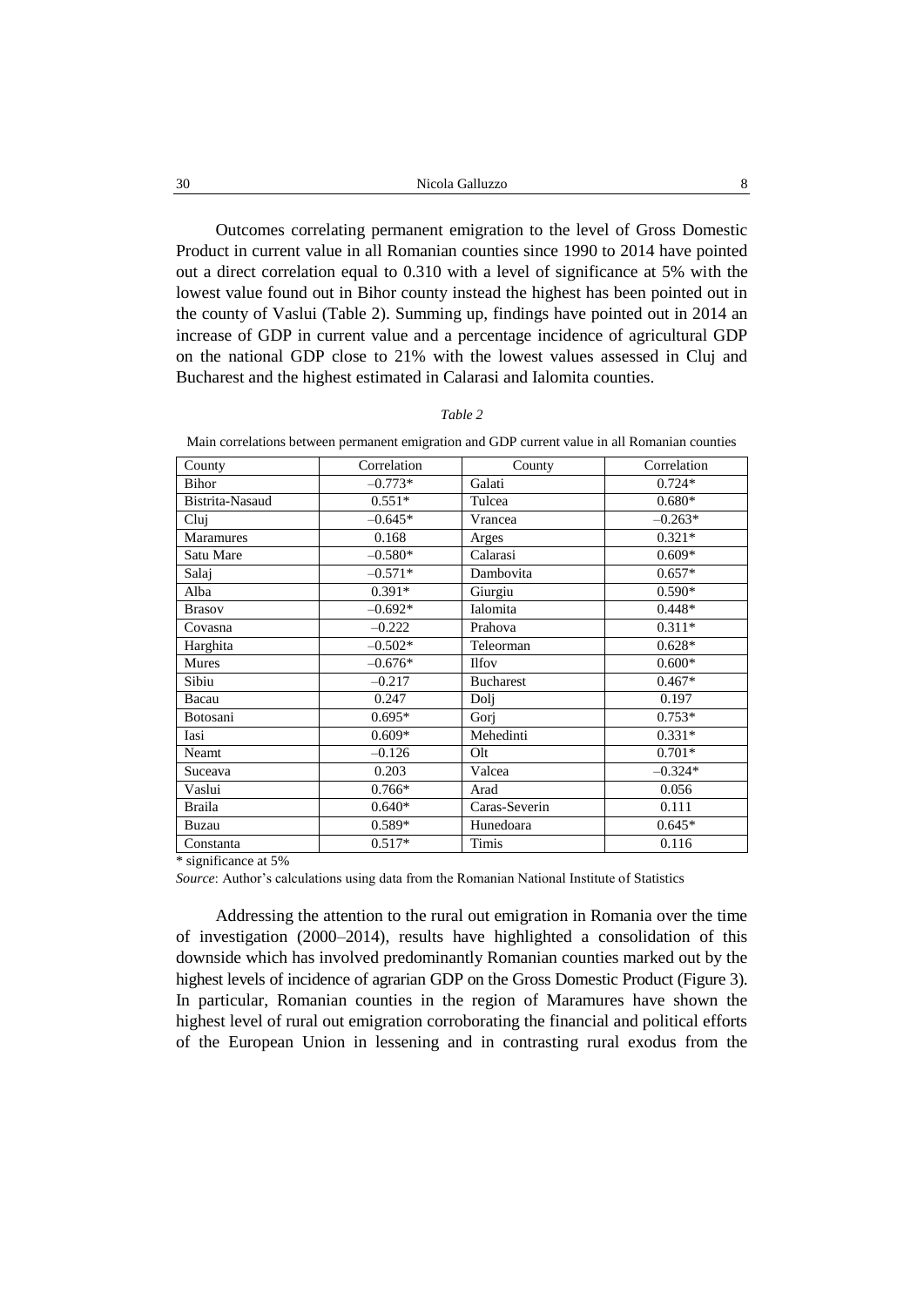countryside by the allocation of specific financial subsidies paid by the Common Agricultural Policy with the purpose to promote an integrated rural development process, stimulating *in situ* agrarian enterprises, agritourism and other economic activities linked to the rural space. This is particularly true comparing the data of emigration in 2007 to the data in 2014; in fact, if in 2007 there was the highest level of rural emigration in three northern Romanian counties, in 2014 only in one Romanian counties out of 42 there has been the highest level of rural out emigration.



*Source*: Calculations using data from the Romanian National Institute of Statistics

Figure 3. Evolution of rural emigration from the Romanian countryside. In red are regions with the highest value in blue the poorest one.

Spatial bivariate Moran's index analysis in 2000, considering the variables GDP in the primary sector and rural emigration in all Romanian counties, has pointed out a positive value of spatial autocorrelation with a statistic value equal to 0.056 higher than E[I] equal to –0.0244; hence, results in 2000 have been statistically significant corroborating a direct correlation between these two variable (Figure 4). Focusing the attention on the estimation of the spatial bivariate Moran's index in 2007, outcomes have highlighted a negative spatial autocorrelation between the variables agrarian GDP and rural depopulation with a statistics value equal to – 0.119 higher than E[I] equal to  $-0.0244$ . In 2013 spatial bivariate Moran's index analysis has pointed out a positive spatial autocorrelation with statistic's value equal to 0.062 which has been statistically significant because its value is higher than E[I] equal to  $-0.0244$  (Figure 4).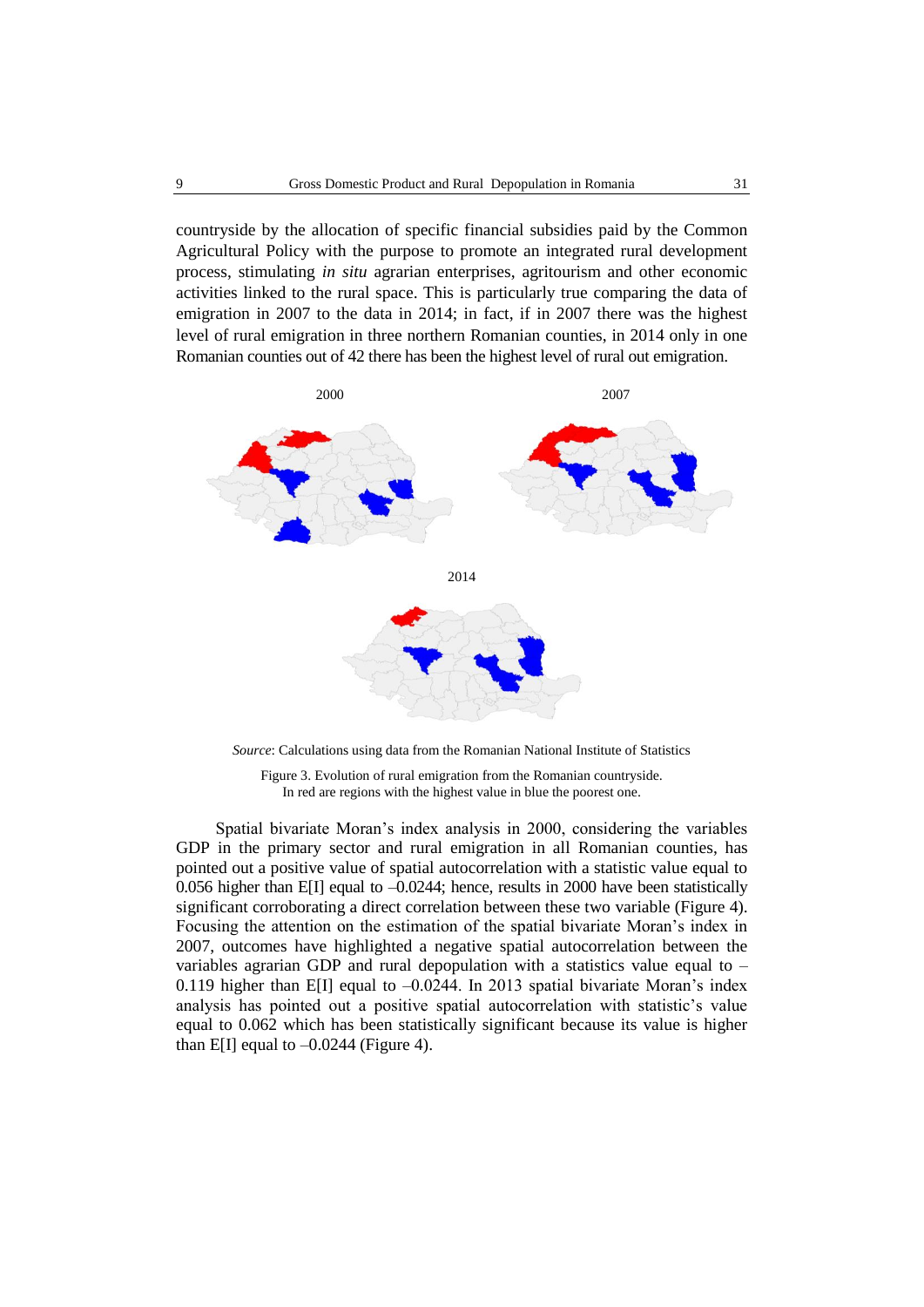



*Source*: Calculations using data from the Romanian National Institute of Statistics

Figure 4. Agricultural GDP spatial auto correlation and rural emigration over the time 2000–2014 in Romanian counties.

Focusing the analysis on the variables GDP produced in the primary sector and the total Gross Domestic Product in Romanian counties, spatial bivariate Moran's index analysis in 2007 has pointed out a positive spatial autocorrelation with statistical value equal to 0.0758 higher than E[I] equal to  $-0.0244$  (Figure 5). Findings in 2014 have instead underlined a negative spatial autocorrelation with statistical value close to –0.044.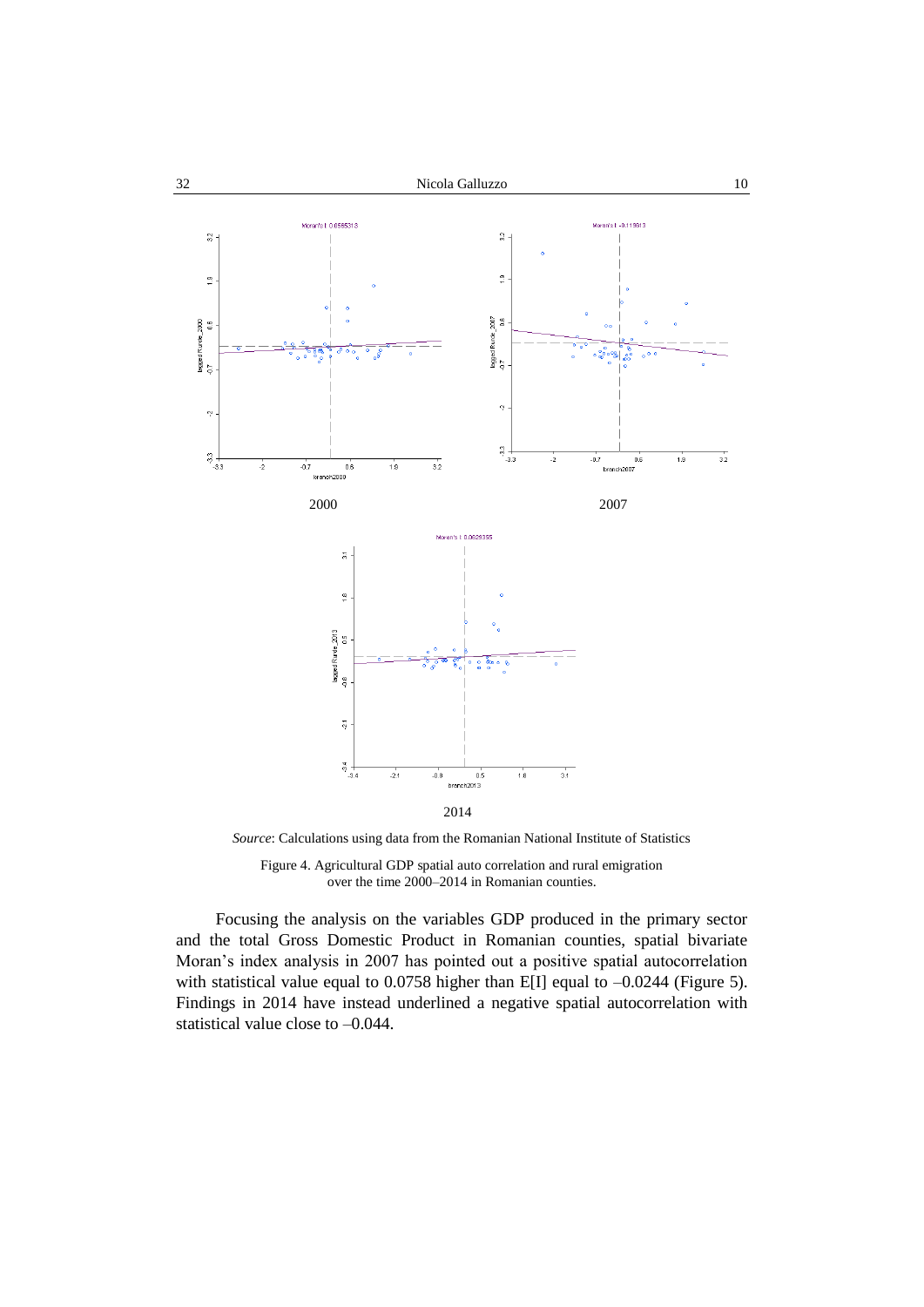

Figure 5. GDP in the primary sector and total GDP in Romania in 2007 and 2014 spatial autocorrelation.

The Kohonen's map has pointed out a direct correlation between the permanent emigration and Gross Domestic Product (Figure 6); hence, the GDP is not a good deterrent in halting the emigration due to a different distribution among the counties and citizens. In fact, findings have particularly corroborated that in Romanian counties there is an uneven distribution of wealth, estimated as a dummy variable of GDP, which has been greatly unbalanced able to foster permanent emigration.



*Source*: Calculations using data from the Romanian National Institute of Statistics

Figure 6. SOM correlating total GDP (colored scale) in Romanian counties and permanent emigration (grey scale).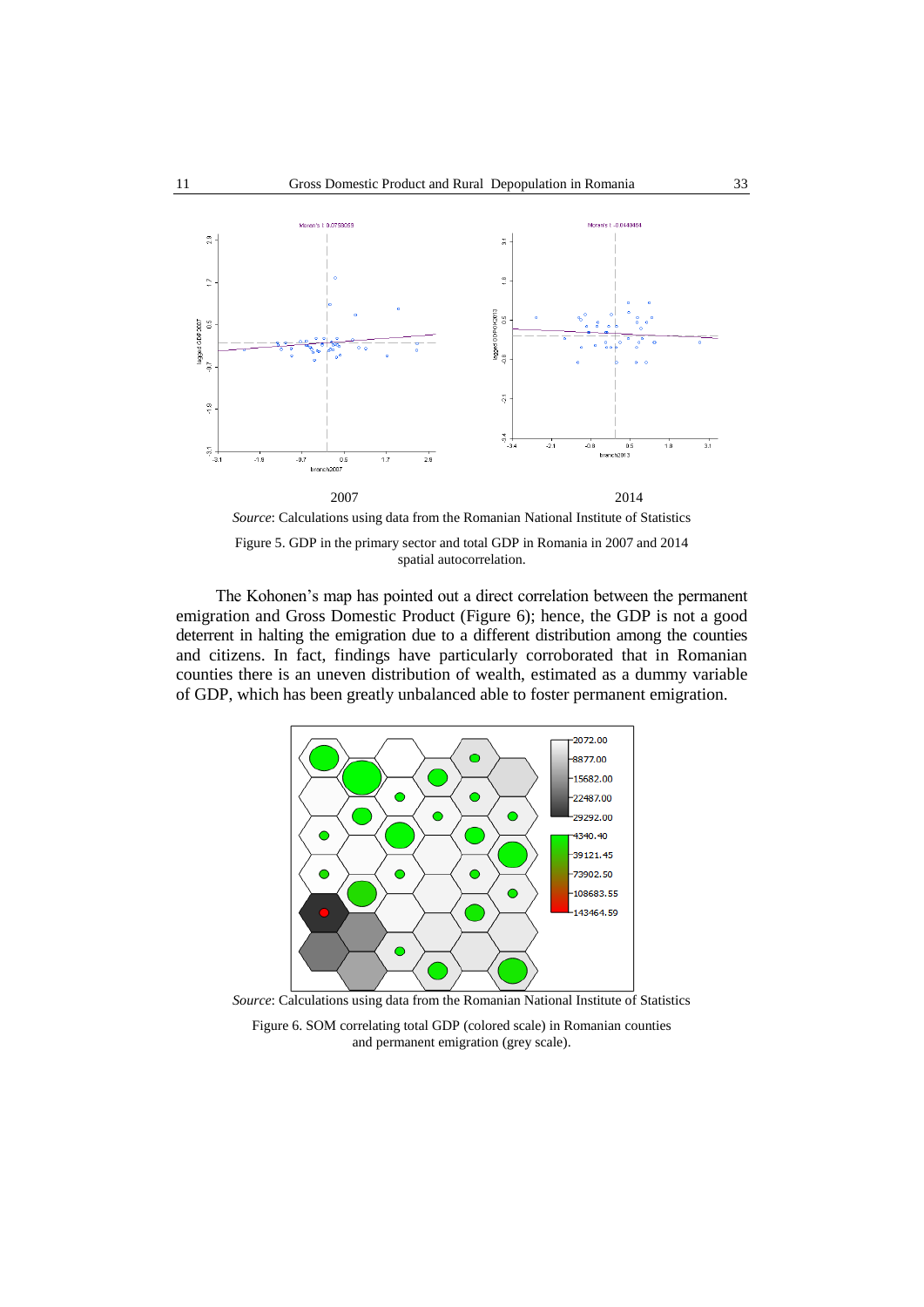The role of financial subsidies allocated by the second pillar of the CAP are fundamental in halting permanent emigration (Figure 7); in fact, in Romanian counties receiving poor amount in payments for rural development have suffered of an intense phenomenon of permanent emigration.



*Source*: Calculations using data from the Romanian National Institute of Statistics and FADN

Figure 7. Kohonen's map correlating permanent emigration (grey scale) and financial subsidies allocated by the second pillar of the CAP (NRDP) in seven year time 2007–2013 (colored scale)

### **5. CONCLUSIONS**

The Moran's index has been an useful method in order to estimate the evolution and the main correlations among GDP, Gross Domestic Product in the primary sector and the variable rural depopulation in all Romanian counties. Findings have pointed out a drop in permanent emigration, predominately concentrated in rural poor areas, as a consequence of an improvement in socio-economic conditions and in the productive fabric due to specific financial supports allocated by the European Union both before and afterward the enlargement of the European Union in 2007. Outcomes have pointed out an uneven distribution of wealth among Romanian counties and consequently in rural areas even if the Gross Domestic Product is not the unique variable able to contrast the emigration compared to the actions of economic support arranged by the European Union. These latter have carried out a more intense effect in reducing permanent emigration than the variables total GDP or agricultural Gross Domestic Product.

The European Union financial subsidies allocated by the Common Agricultural Policy have tried to reduce the out rural emigration from the Romanian countryside by a diversification in farms throughout agritourism, rural tourism and craftmade enterprises; main results in this paper have pointed out as higher is the emigration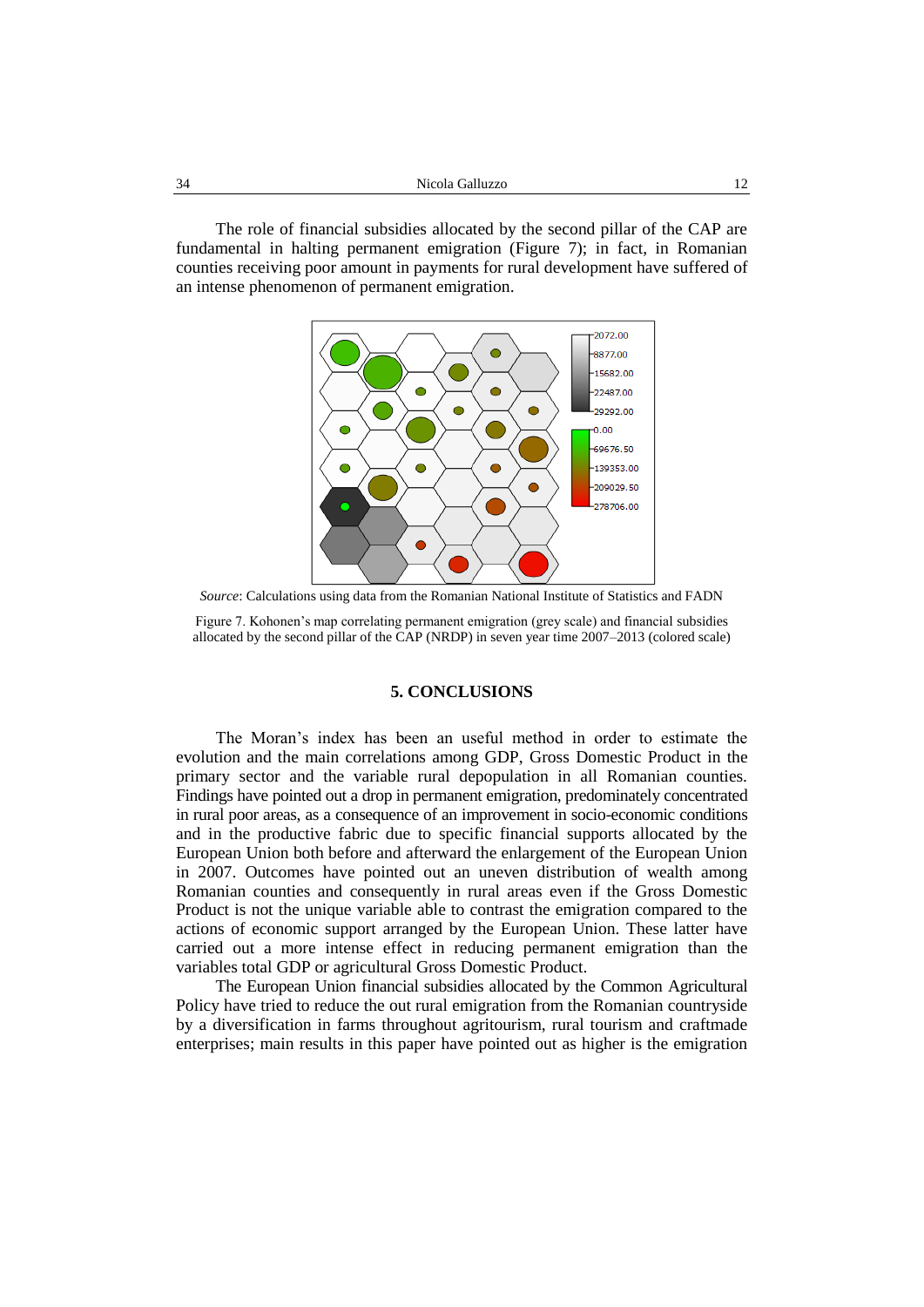from the countryside more intensive has been the allocation of financial subsidies finalised in lessening the rural depopulation. In general, Romanian counties located close to the border of other states member of the European Union have highlighted the highest level of rural depopulation due to an attractive effect of other states able to offer other job opportunities.

Summing up, financial aids and subsidies towards the rural development and job creation by local enterprises financed by the Common Agricultural Policy have to implement an agricultural and rural diversification throughout the agritourism and rural tourism in the countryside.

Main findings in this analysis have pointed out as far more than 90% of Romanian agricultural enterprises are characterized by a poor size in terms of agricultural areas which has a negative impact both on the level of investments and also on technical-economic efficiency.

Farms with a modest level of land capital receives limited financial supports allocated by the EU which are not able to implement farm's performances; hence, the National Rural Development Plan should put into practice actions aimed at promoting a farm's diversification and an improvement of infrastructures in particular in terms of skills and competence in farmers aimed at lessening the socio-economic divide and inequality among Romanian counties.

#### REFERENCES

- 1. Anselin, L. and Rey, S., (1991), *Properties of tests for spatial dependence in linear regression models,* Geographical Analysis, 23:112–131.
- 2. Benedek, J., (2015), *Spatial differentiation and core-periphery structures in Romania,* Eastern Journal of European Studies, 6(1): 49–61.
- 3. Bouayad-Agha, S., Turpin, N., and Védrine, L., (2013), *Fostering the development of European regions: a spatial dynamic panel data analysis of the impact of cohesion policy,* Regional Studies, 47(9): 1573–1593.
- 4. Chilian, M.N., Simionescu, M., and Iordan, M., (2014), *Determinants Of Regional Competitiveness In Romania-A Panel Data Approach,* Management Strategies Journal, 26(4):13–20.
- 5. Chiritescu, V., (2011), *Sustainable Rural Development in Romania – Needs and Priority Objectives*, Agricultural Economics and Rural Development, 1(1):147–160.
- 6. Davidova, S., (2011), *Semi-subsistence farming: an elusive concept posing thorny policy questions,* Journal of agricultural economics, 62(3): 503–524.
- 7. Davidova, S., Fredriksson, L., and Bailey, A., (2009), *Subsistence and semi-subsistence farming in selected EU new member states*, Agricultural Economics, 40(s1): 733–744.
- 8. Festuccia, A. (2013), Italia e Romania la metà delle aziende agricole UE, *Pianeta PSR*,17., accessed 30.06.2016, http://www.pianetapsr.it/flex/cm/pages/ServeBLOB.php/L/IT/IDPagina/764.
- 9. Galluzzo, N., (2016), *Role of financial subsidies allocated by the CAP and out emigration in Romanian rural areas,* Annals-Economy Series, 3: 218–224.
- 10. Galluzzo, N., (2015a), *Role and effect of agroforestry subsides allocated by the Common Agricultural Policy in Italian farms*, International Journal of Food and Agricultural Economics, 3(1): 19–31.
- 11. Galluzzo, N., (2015b), *Technical and economic efficiency analysis on Italian smallholder family farms using Farm Accountancy Data Network dataset*, Studies in Agricultural Economics, 117(1): 35–42.